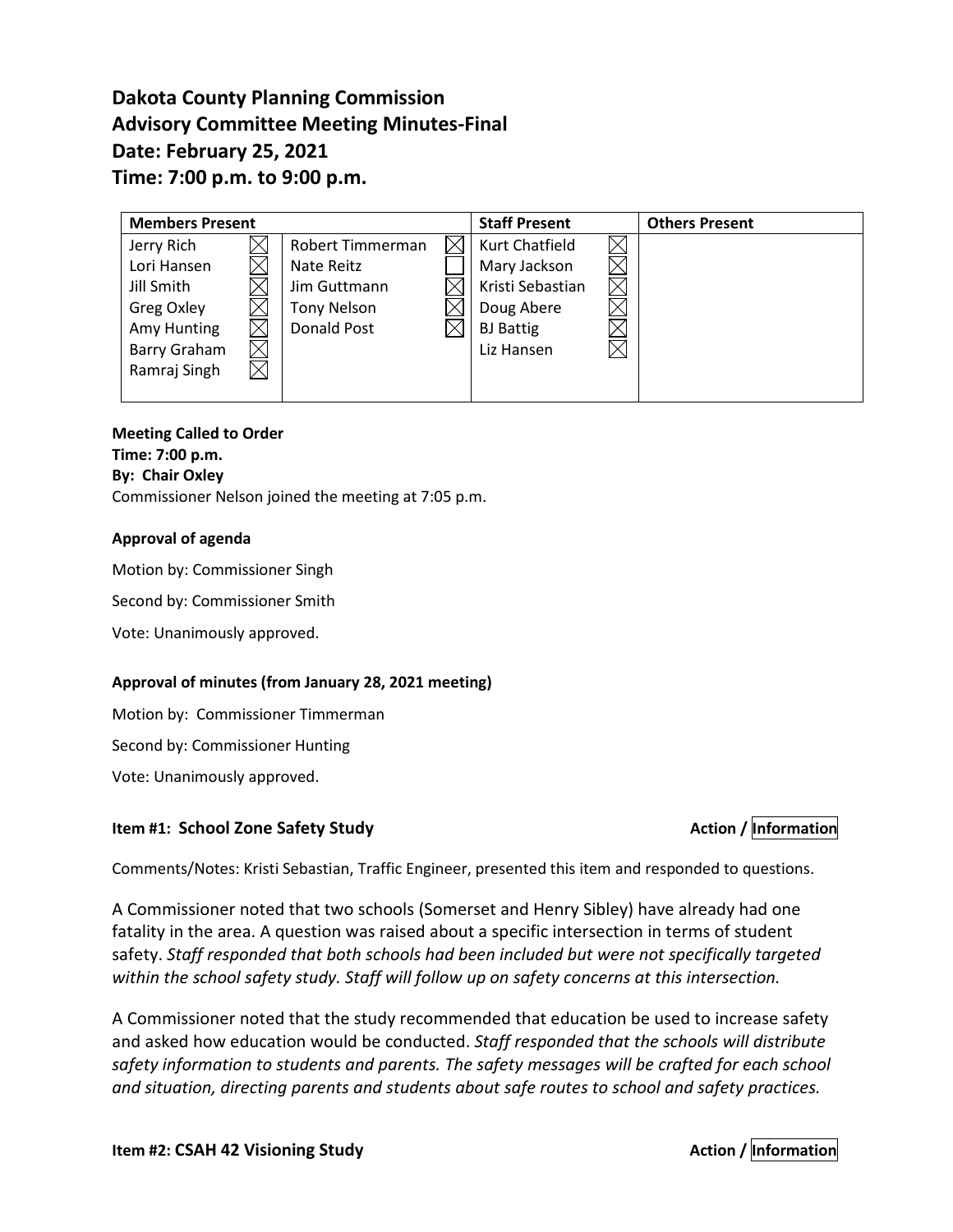Comments/Notes: Doug Abere, Senior Project Manager, presented this item and responded to questions.

A Commissioner thanked staff for including a recommendation to use parallel roadways to reduce some of the pressure on County Highway 42. It may be advantageous to look at what other communities have done with parallel roadways in similar situations. *Staff responded that we will look at best practices in other communities that could help us in reducing congestion on County Road 42.*

A question was raised regarding the conversion to flashing left-turn signals and whether they may be used along the County Highway 42 corridor, perhaps at existing intersections. *Staff responded that flashing yellow arrows are being installed at many new signal locations but that it has become more difficult to retrofit existing signals to flashing yellow arrows while still meeting ADA accessibility standards. At this time, it is more cost-effective to convert to flashing yellow arrows at the time of signal replacement.*

A Commissioner noted that significant development will occur on the south side of County Highway 42 in the area of the new Menards. It will be important to make highway improvements with that development in mind to avoid the need to redo sections of 42 as a result of that development and the increased traffic that it will create. *Staff concurred with the statement.*

A Commissioner noted that the improvements that are being considered by the study in Burnsville in the Aldrich Ave area are needed, including improvements at the freeway ramps. This is one of the busiest areas of County Highway 42. The study is needed, and the issue areas have been correctly identified along the entire corridor.

# **Item #3: All-Hazard Mitigation Plan** Action *Action*  $/$  *Information*

Comments/Notes: BJ Battig, Manager Risk Homeland Security, presented this item and responded to questions.

A Commissioner commented that refineries can be a concern, referencing a recent incident at the refinery in Superior, Wisconsin, as an example. Will the Flint Hills refinery be included in this plan? *Staff responded that there are strategies within the existing plan to address potential hazards such as an issue that may occur at the refinery and that staff will work with the City of Rosemount to include additional strategies if needed.*

A discussion was held that it is possible that a hazardous situation may present itself that was not anticipated in the plan. Will the Federal government provide financial assistance for hazards that were not anticipated or planned for? *Staff responded that the Federal Emergency Management Agency (FEMA) has a requirement that local governments complete a plan but not necessarily anticipate unforeseen hazards. It is likely that federal funding will be available for incidents that were not specifically included in the plan based on past actions by FEMA.* 

A question was asked about the process for reviewing and approving this plan and what agencies are involved. *Staff responded that Dakota County will submit a draft plan to FEMA Region 5 for review and approval, after which the Dakota County Board will consider adoption of the plan.*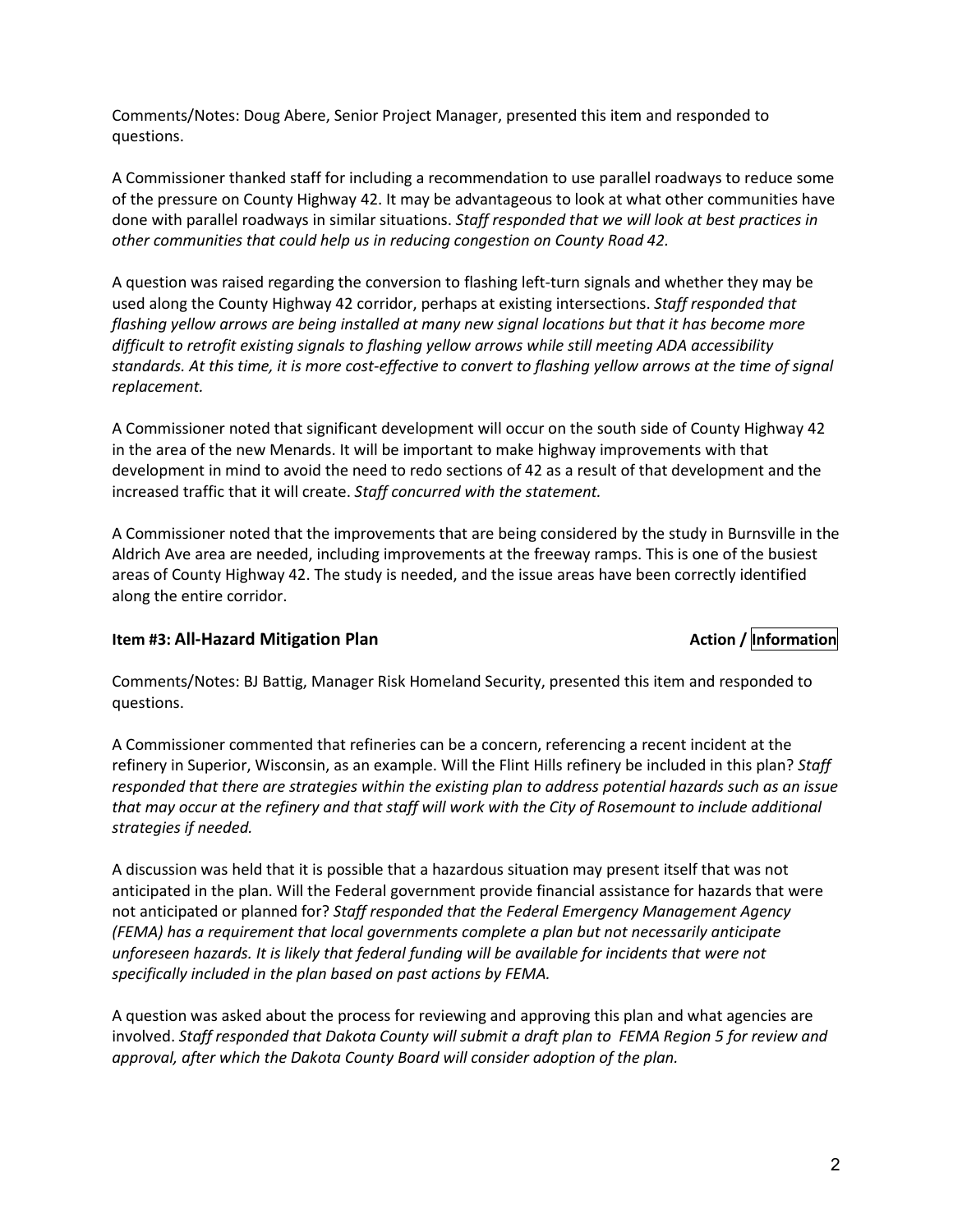#### **Planning Manager Update and County Board Actions**

Comments/Notes: Kurt Chatfield, Planning Manager, provided the Planning Commission with an update on the following PDC and County Board Actions:

- Released Spring Lake Regional Park Reserve Master Plan and Natural Resource Management Plan for public review
- Received an update on the status of the Regional Greenway System

#### **Upcoming Public Meetings – Community Outreach**

| <b>CSAH 42 Visioning Study</b> | Feb 22 <sup>nd</sup> to March 26 <sup>th</sup>                 |
|--------------------------------|----------------------------------------------------------------|
| Virtual Open House             | https://www.co.dakota.mn.us/Transportation/TransportationStudi |
|                                | es/Current/Pages/county-highway-42-visioning-study.aspx        |
| North Creek Greenway Tunnel    | March 2 <sup>nd</sup> , 5:30pm-7:00pm, Zoom Format             |
| under CSAH 42                  | https://dakotacountymn.zoom.us/j/99862063653?pwd=UGIWcWs4      |
| Virtual Open house             | dVNEV2xhRjhDMytKRWlJdz09                                       |

#### **Topics for Next Meeting**

- Dakota County Comprehensive Plan (Transportation Chapter)
- Transportation CIP Update

#### **Planning Commissioner Announcements/Updates:**

#### New Commissoiner Orientation

A proposal was made to improve new Planning Commission orientation by having an existing Planning Commissioner participate in the orientation process. The orientation would occur prior to the new Commissioner's first Planning Commission meeting. An existing Commissioner, potentially one of the elected officers, would work with staff to participate in the orientation. Staff are in the process of preparing a new Commissioner guidebook that would be used in the process. Orientation would include administrative items but would also include welcoming new Commissioners and becoming familiar with the culture and function of the Commission.

There was a general discussion about the need for orientation and the role of the Vice-Chair. While there was support expressed for the idea, it was less clear whether the orientation function would be informal or formal and whether it should be included in the Committee's By-laws. Planning Commissioners agreed to discuss the issue further by adding the topic to a future meeting agenda in April.

#### 2022 Planning Commission Elections

A suggestion was made to provide the opportunity for discussion prior to the next Planning Commission election of officers. The purpose of the discussion would be to allow Planning Commissioners to express their willingness to serve in one of the officer positions. There appeared to be consensus among Planning Commissioners, and the Planning Manager suggested adding an election discussion item to the agenda of the last regular meeting of the year.

#### Unintended Encryption of Planning Commission Packet

The February Planning Commission packet was encrypted automatically by Dakota County's privacyprotecting software that was triggered for an unknown reason. A Planning Commissioner brought this to staff's attention, and staff have worked out a process with the County IT department so that future packets will not be encrypted.